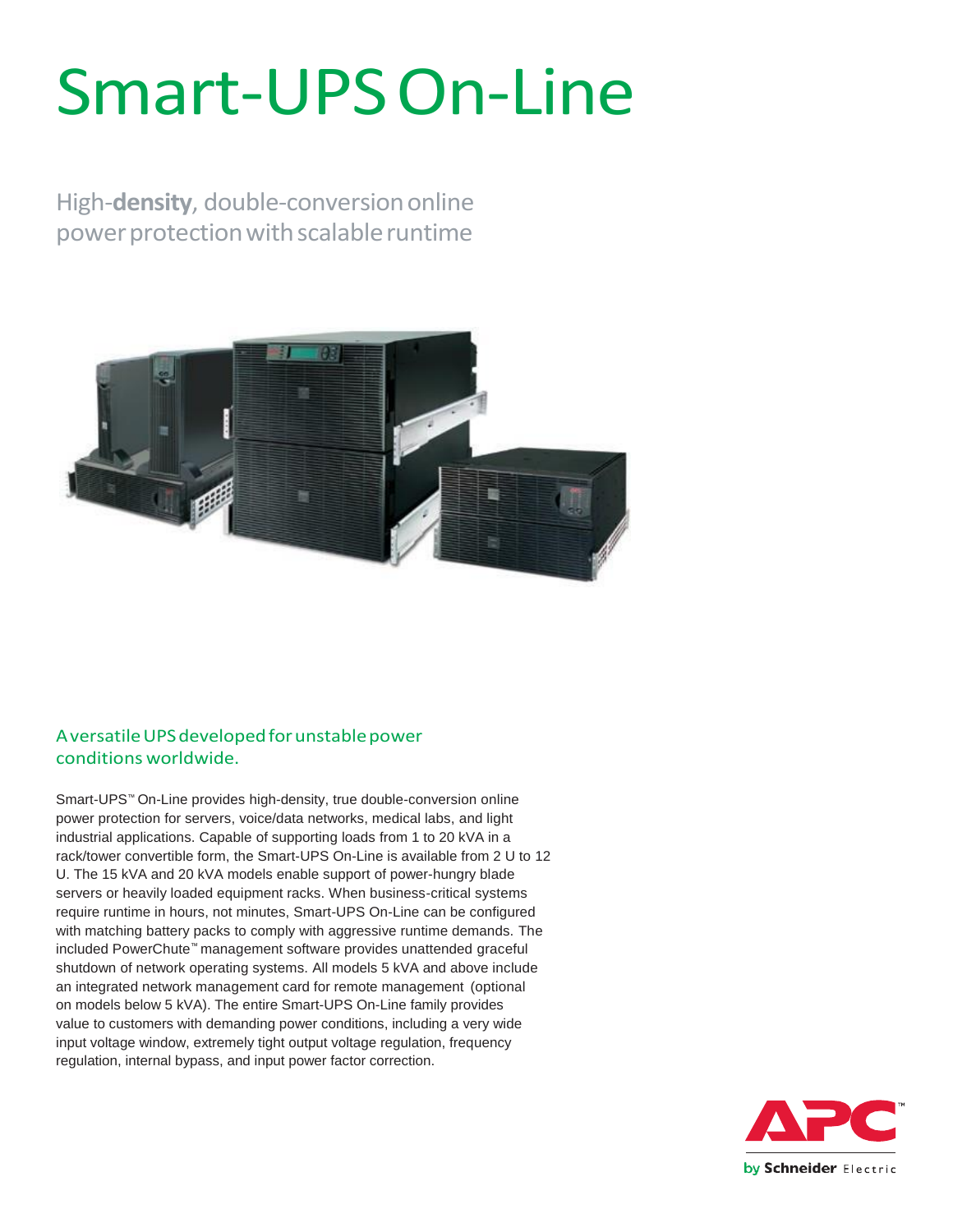## Features and benefits





#### Rack/tower convertible

Ensures integration in various environments

- Hot-swappable/user-replaceable batteries
- Ensures continuous operation of the load even when the batteries are being replaced



**2**

#### Double-conversion online

Provides tight voltage and frequency regulation andzerotransfertimeforreactive loads (machinery, lab equipment, etc.)

**4**

#### Advanced 16-segment LED display

Quickly understand unit and power status with visual indicators (LCD on 15 – 20 kVA models)



#### Frequency and voltage regulation

Giveshigherapplicationavailabilitybycorrecting poor frequency and voltage conditions without using the battery

**1**

#### UPS Network Management Card with Environmental Monitoring

Provides remote userinterface, managed via web browser, SNMP, and Telnet. Includes graceful unattended shutdown. The UPS Network Management Card is pre-installed on UPS models 5 kVA through 20 kVA



**4**

### 2 Serial connectivity

Enables quick and easy configuration of the UPS

#### **3**

Scalable runtime

Allows additional runtime to be quickly added asneeded

#### Built-in automatic and manual bypass

Ensures seamless power to the load even in the event of catastrophic UPSfailure

#### Field-replaceable power distribution panels **5**

Enables quick in-field modification of output receptacles to fit changing needs